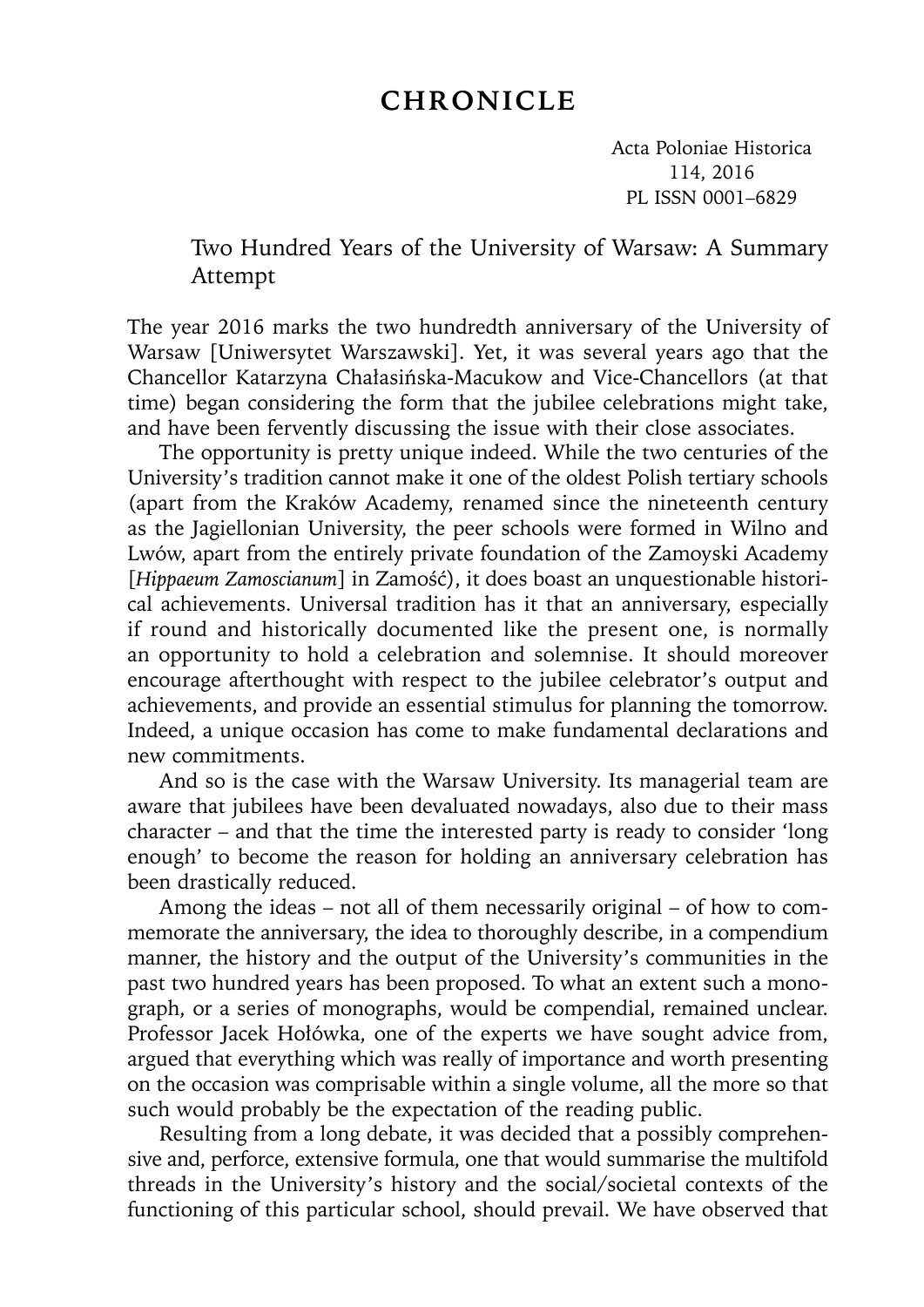the complicated history in which our country and society was involved and entangled has imprinted a pronounced stigma on the vicissitudes of Polish higher, or tertiary, schools – as excellently exemplified by the history of the University of Warsaw. Moreover, the School's proud pedigree and uneasy history ought to be part of (a possibly) common knowledge, contributing to collective reflexion. And, the plans for the future, expected to be proposed at such a moment, ought to be based on reliable historical foundation. Lastly, an inspiration of the sort will not reappear soon.

We have thus approached the jubilee opportunity in a pragmatic way, resolving to establish a publishing series called *Monumenta Universitatis Varsoviensis* (MUV), which is meant to present the history of the University, its achievements, output, and importance to the society. A total of fifteen volumes forming the series summarise the research pursued in the recent years at the Warsaw University and in other scientific centres or institutions. In terms of subject-matter, there are three subseries: a three-volume *Dzieje Uniwersytetu Warszawskiego* [A History of the Warsaw University]; *Portrety uczonych. Profesorowie Uniwersytetu Warszawskiego* [Portraits of Scholars. Professors at the University of Warsaw], in six volumes; plus, another three volumes dealing with the development of the sciences pursued at the University. This body of volumes is accompanied by monographs on the Chancellors (Rectors), University-related buildings, and the University as portrayed by photographers.

A history of the University was first published in 1907–13; another historical description came out in  $1981-2$ .<sup>1</sup> A new history, in three volumes, is being published presently, as part of the MUV series,<sup>2</sup> and encompasses the University's history in its entirety including the period after 1939, which was not taken into account in the 1981–2 publication and is intended by the authors to meet the modern reader's expectations to a larger degree than the older publications could do. Institutional and milieu-related changes on the various stages of the school's institutional existence (and inexistence), the political contexts of its functioning, the shaping of the lecturer/reader and student milieus, and the University's position in the life of the city and the county are the focus of the narration. For the thirteen-member authorial and editorial team, the relations between the University and the government, often abounding in tensions as they were, was of particular import,

<sup>1</sup> Józef Bieliński, *Królewski Uniwersytet Warszawski (1816–1831)*, 4 vols. (Warszawa, 1907–13); Stefan Kieniewicz (ed.), *Dzieje Uniwersytetu Warszawskiego 1807–1915* (Warszawa, 1981); Andrzej Garlicki (ed.), *Dzieje Uniwersytetu Warszawskiego 1915–1939* (Warszawa, 1982).

<sup>2</sup> Tomasz Kizwalter (ed.), *Dzieje Uniwersytetu Warszawskiego 1816–1915* (Warszawa, 2016); Piotr M. Majewski (ed.), *Dzieje Uniwersytetu Warszawskiego 1915–1945* (Warszawa, 2016); *idem* (ed.), *Dzieje Uniwersytetu Warszawskiego po 1945* (Warszawa, 2016).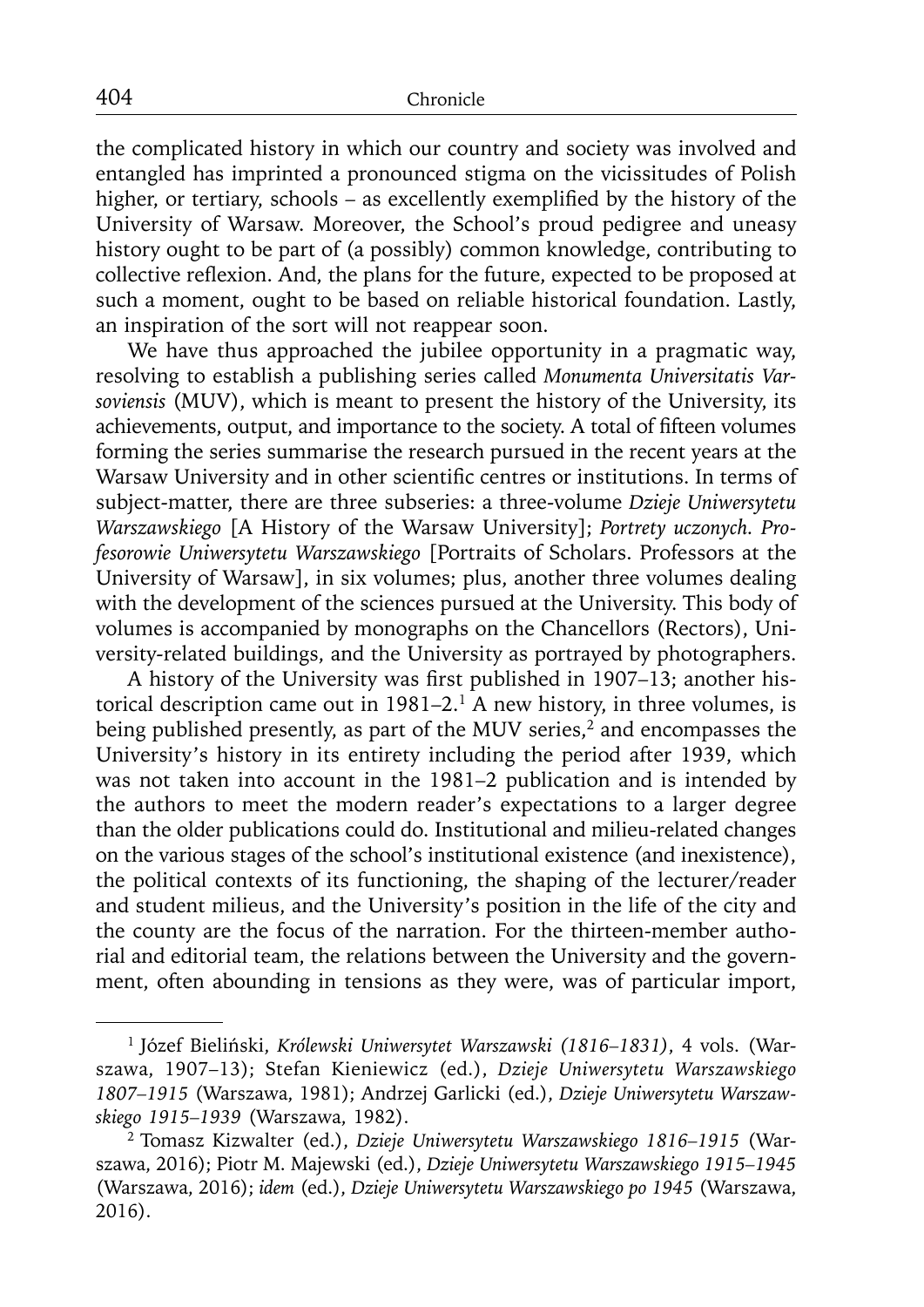as was the life situation, views and attitudes of the student community. Any history of a university must be founded upon the institutional aspect. While not neglecting this issue, the authors have decided to place the histories of the people in the foreground. The students have taken a more prominent position compared to the older studies: the institution, science, teaching and the academia were previously discussed quite at length, whereas students were featured if they had happened to become outstanding graduates.

With Polish universities or colleges, of particular importance are the political aspects of their functioning, given the turbulent history of Poland in the modern period. Wars and occupations oftentimes broke up the continuity of the nation's life; the society, or at least a considerable portion of it, was frequently in acute conflict with the authorities, which were either alien or subservient to a foreign power. These factors have strongly influenced the history of Warsaw's university.

Its beginnings date back to the Duchy of Warsaw, an ephemeral Polish state created by Napoleon – the date Warsaw saw the opening of a School of Law and Administrative Sciences and a Medical School. The University was finally set up in 1816, after the Kingdom of Poland, subordinate to the Russian Empire, was formed. Based on the French higher school pattern and the German university model, the new school soon became an important hub of education for Polish intelligentsia. In 1831, following the defeat of the November Insurrection, the University was closed down: the Russian imperial authorities believed that its existence was detrimental to the control of Polish territory. As a result, semi-higher schools operated for more than thirty subsequent years in Warsaw. The Main School, established in 1862 as a product of favourable political conditions in the first years of the reign of Tsar Alexander II, was not named a university but in fact functioned as one. The School was attended by people who were to play an essential role in Poland's intellectual life. In 1869, a few years after the January Insurrection of 1863–4 was suppressed and Russification tendencies intensified in the Russian policy, the School was transformed into an Imperial University of Warsaw, with Russian as the language of instruction. Poles have mostly disregarded this formation, not considering it part of their academic tradition. However, the authors of *Dzieje …* considered it erroneous to neglect or marginalise this particular phase in the University's history. The Imperial University maintained a relationship with the life of Polish society: Poles formed a majority of its students for a long time, and there were some Poles (although their number steadily decreased) among the academics. Russian-Polish relations in that period cannot be discussed without considering the history of Warsaw's Russian-speaking tertiary school. The Imperial University also deserves attention as one of the Empire's universities: although not a top one, it boasted some achievements. In 1915, the University was evacuated to Rostov-on-Don, where it operated for less than another two years as a 'Warsaw' one.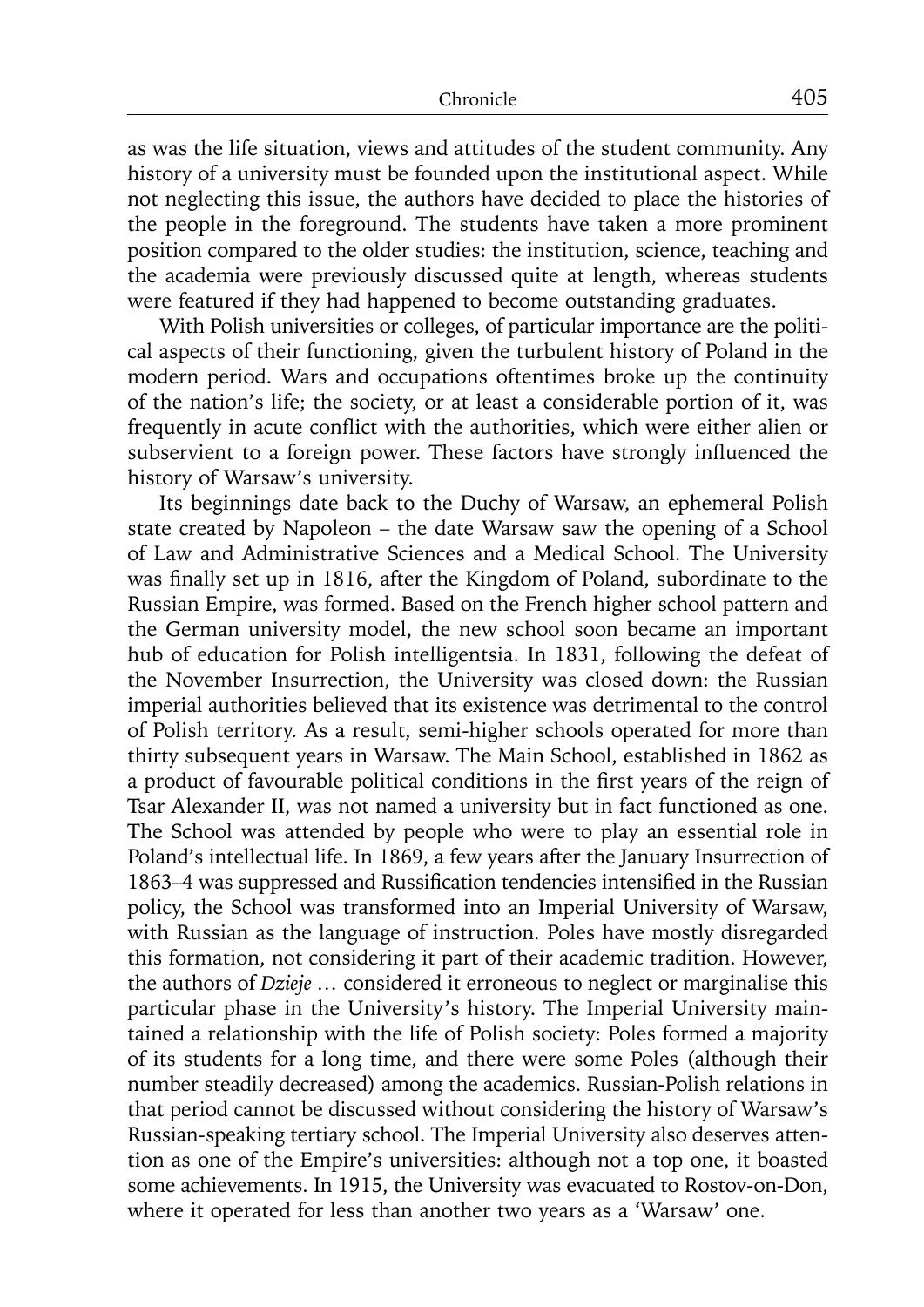Volume 2 of *Dzieje …* covers the period from the reactivation by the German occupational authorities of the University of Warsaw, in 1915, with Polish as the language of teaching, up to 1945. With First World War over and Poland rebuilt as a state, the University became the Second Republic's largest tertiary school – with some 1,000 students attending in the academic year 1915/16 and approx. 9,000 in the 1930s. The University developed under tough material circumstances; the changes taking place within it testified to a modernisation of the society and to the conflicts pervading it. Female students joined the community and grew in number as time progressed (from 9% of all the students in 1915/16 up to 42% in 1938/9); intensifying anti-Semitic sentiments caused a dropping percentage of Jewish students instead (51% of all the students registered as of 1915/16 into 14% in 1938/9).

The Second World War threw the University into the most unthought-of circumstances. The German authorities prepared the ground in their occupied territories for the emergence of a racist empire. The genocide of the Jewry was accompanied by actions designed to reduce the rest of the local populace to a non-qualified labour force: Polish higher and secondary schools were closed down, and extermination of the local intelligentsia began. In spite of the prevalent terror, the University of Warsaw operated in conspiratorial conditions; it incurred severe losses during the German Occupation – with hundreds of teachers and students losing their lives, and the buildings, equipment and collections severely damaged and destroyed.

The third volume of work in question tells a story of what happened after 1945. While in the interwar period the relations between the University and the government were not entirely smooth, the 'real socialist' decades made the situation extremely difficult in this respect. In the latter half of the forties, the academy was getting rebuilt and, simultaneously, experienced the effects of the solidification of the Stalinist system, as the whole of Poland did. With Stalinism, the science and university-level education experienced severe intellectual and moral detriments; on the other hand, the new regime supported (even if mostly inefficiently) the material development of the higher education system and the intellectual/educated stratum was gradually regenerating.

The academic year 1957/8 saw some 6,000 students attending the Warsaw University; by the late sixties, the number hit approximately 12,000. After 1956, the totalitarian ambitions of the communist party abated; yet, there was no chance that the authorities would quit their political and ideological control over the University's life. The conditions of doing science, teaching and studying did improve; in combination with a relaxed totalitarian pressure on the society, this provided the soil for the appearance in the academic milieu of ideological 'revisionist' trends and, thereafter, first manifestations of political opposition. March 1968 saw student protests staged at the university campus, In 1980, the University's staff and students multitudinously joined the Solidarity movement.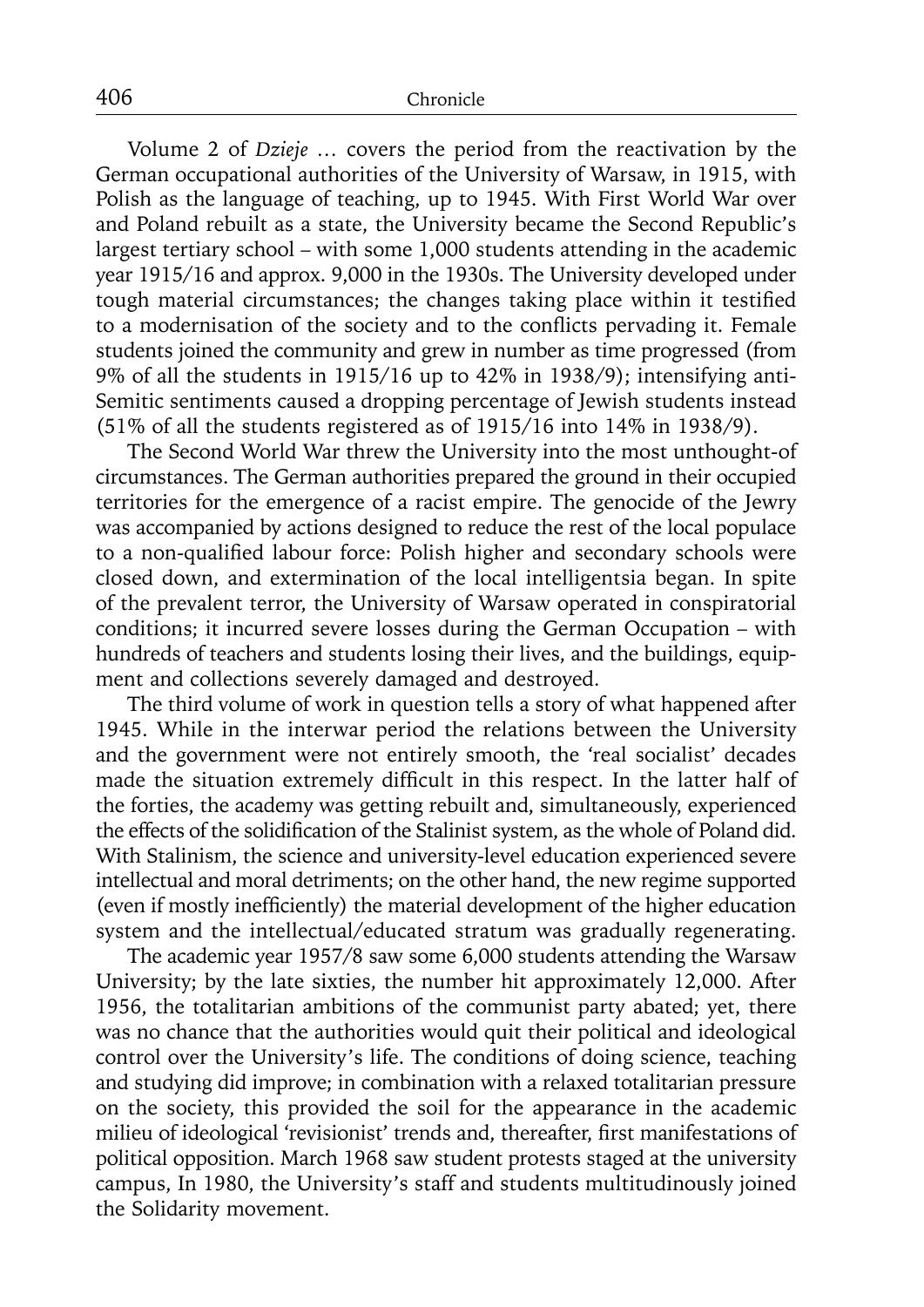The year 1989 marked a decisive caesura in the University's post-war history. The collapse of 'real socialism' thoroughly altered the conditions in which the academy functioned, and posed new responsibilities for it. On the one hand, the previous restrictions and political/ideological pressures disappeared; on the other, the University had to face and adapt to the new realities in which much could be achieved but it required considerable effort for a success to come. The country in the early nineties was rising from a deep crisis, its political and economic system was subjected to a transition. University-level schools had pretty restricted means at their disposal, with which they had to face a rapid inflow of students: in the first years of the twenty-first century, the number students registered with the Warsaw University reached 55,000. The requirements of European integration and inclusion in the European Higher Education Area posed another serious challenge.

These problems are covered by the last chapter of volume 3, whose author, avoiding proposing his own judgment, lists the major dilemmas and challenges being faced these days, in the century's second decade, by a capital-city academy having to cope with its mass-scale educational obligations concurrent with ambition to provide elitist education, in relation with top-level scientific research. The University aspires to become an important research centre countrywide and internationally; at the same time, it strives for significantly improving its image and position in the world education market.

The other subseries, entitled *Portraits of Scholars …*, is divided into three volumes (and as many as six books or tomes) presenting, in a chronological and alphabetical order, portrayals and achievements of the academic instructors enjoying the highest authority and active with the University in the years 1816–1915, 1915–45 and in the post-war period.3 With diverse narrative forms used – essay being predominant – a total of 333 portraits of the most eminent professors are shown, some of these portraits having been commissioned for the project, others existing before and now used for the purpose. Most of the authors are former disciples who with time achieved a rank in the academia comparable to the position of their masters.

<sup>3</sup> Marek Wąsowicz and Andrzej Kajetan Wróblewski (eds.), *Portrety uczonych. Profesorowie Uniwersytetu Warszawskiego 1816–1915* (Warszawa, 2016); Piotr Salwa and Andrzej Kajetan Wróblewski (eds.), *Portrety uczonych. Profesorowie Uniwersytetu Warszawskiego 1915–1945. A–Ł* (Warszawa, 2016); *iidem* (eds.), *Portrety uczonych. Profesorowie Uniwersytetu Warszawskiego 1915–1945. M–Ż* (Warszawa, 2016); Waldemar Baraniewski, Wojciech Tygielski, and Andrzej Kajetan Wróblewski (eds.), *Portrety uczonych. Profesorowie Uniwersytetu Warszawskiego po 1945. A–K* (Warszawa, 2016); *iidem* (eds.), *Portrety uczonych. Profesorowie Uniwersytetu Warszawskiego po 1945. L–R* (Warszawa, 2016); *iidem* (eds.), *Portrety uczonych. Profesorowie Uniwersytetu Warszawskiego po 1945. S–Ż* (Warszawa, 2016).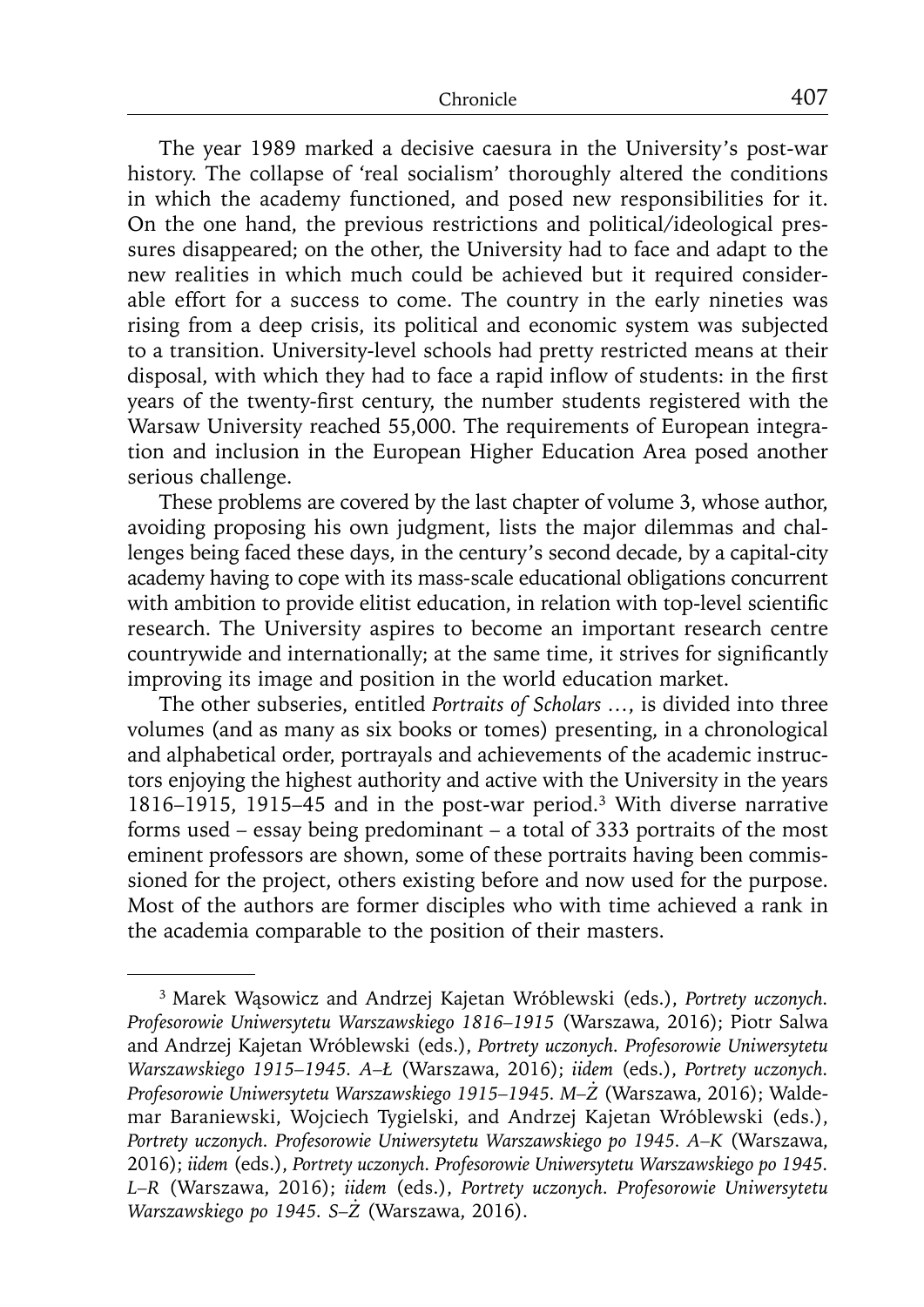These portrayals of eminent men were penned by outstanding authors: a concept that has enabled to illustrate the ups-and-downs of the consecutive generations and the academic continuity of interests, accomplishments and attitudes. In the milieu of physicists, for instance, it was preserved across generations: the essay on Stefan Pieńkowski is written by Jerzy Pniewski, his disciple who became an outstanding professor with the University; the reminiscence of Pniewski was compiled in 1991 by his student Janusz Zakrzewski, an eminent professor too, who has been portrayed by Jacek Ciborowski, his once-student and presently the University's professor. The earliest of the texts reprinted is dated 1848: it is, namely, an essay written by Józef Bełza on Franciszek Armiński, the astronomer and founding father of the University's Astronomical Observatory. The most recently submitted text, commissioned on a fast-track basis, is about David Shugar, the founding father of the University's biophysics, who died in late October 2015; the author is Ryszard Stolarski, once a student of Shugar and presently head of the Department of Biophysics within the Faculty of Physics. Another advantage of the editorial concept is preservation of the old, essayistic-style and interesting forms of discourse, as apparent in the pieces that are written from quite a private perspective and leavened with anecdotes; the original spelling has moreover been preserved.

The task, meant to reconstruct the academy's Areopagus of the most eminent scholars, scientists and professors, has proved difficult to deliver, owing not to a scarcity of materials or competent authors but to the procedure of selection of the figures worthy of presentation. Inevitably limited, the competencies of the team members have collided with the diversity of the academic disciplines and their singular appraisal criteria; added to that is the obvious subjectivism in the evaluations formulated within the respective academic milieus. Hence, a possibly extensive consultation was carried out, initially somewhat formalised but less formal later on, which nevertheless could not disperse all the doubts.

The formal criteria such as membership with scientific corporations or the person in question appearing in encyclopaedic compendia could not serve as a conclusive panacea. While – not quite surprisingly – such criteria were found to be of some use with respect to the exact and natural sciences milieu, they could have proved unreliable with humanists or representatives of social sciences, many of whom pursued their activities in opposition to the official structures and consequently were possibly prevented from entering the distinguished academia circles and their names were not necessarily mentioned in encyclopaedias or biographical dictionaries. Consequently, there was some room for arbitrary decisions, and the science editorial team is responsible *in corpore* for their choices. While not waiving this responsibility, we would probably not miss the point by stating the errors, if any, will be corrected in a future, for the University's pantheon will go on expanding.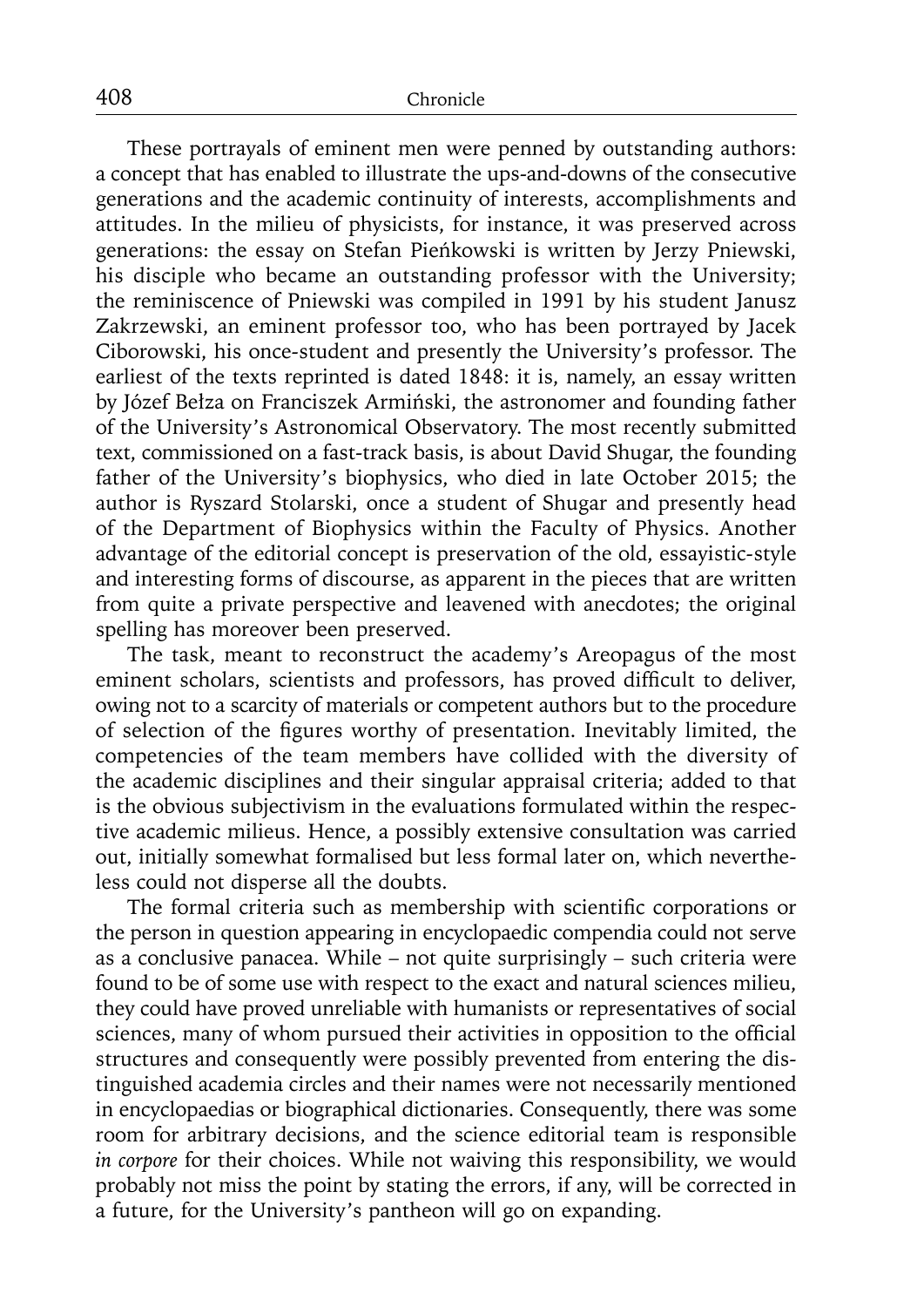The major accomplishments of the University's scholars by scientific area are discussed in separate volumes, split into exact and natural sciences, the humanities, and social sciences. This exercise appeared to be particularly difficult as it was necessary to evaluate the elaborations and studies, discoveries and findings made in the more or less remote past; on the other hand, it is, quite clearly, a tough task to summarise the achievements of the most recent period, especially if those responsible for them are still active with the academic community. It also appeared pretty problematic to find authors who would have been ready to embark on the objectively difficult and risky challenge to synthetically present and evaluate the achievements of their own milieu in at least a few interrelated disciplines. So far, the task has been fulfilled for exact and natural sciences only (and there is no coincidence in it).4

A guide to the University's Chancellors – *Poczet rektorów Uniwersytetu Warszawskiego* and the study entitled *Uniwersytet Warszawski i fotografia 1839–1921. Ludzie, miejsca, wydarzenia / University of Warsaw and Photography, 1839–1921: People, Places, Events* (a bilingual Polish-English edition)5 are also designed to be part of the series. Forthcoming (finishing editorial touches are underway) are volumes discussing the accomplishments of the University people in humanities and social sciences. Under preparation is also a conceptually original volume presenting the buildings and edifices; obviously, discussed is the architecture of University buildings (and the gardens too!), with the historical changes they underwent and their spatial deployment/ location and the functions they have fulfilled, also changing in time.

If someone is willing to describe the *Monumenta Universitatis Varsoviensis*  as a 'stilted' project, such a description is possibly acceptable due to the series' size, its multithreaded and compendial character. The Authors and the Editors have spared no efforts to avoid any bombasticity or stiltedness in the narrative and style, placing a bet instead on diversity of forms, views and takes, in order to encourage and facilitate the perception of such an extensive 'piece of reading'. Whether they have succeeded is perhaps too early yet to judge.

*trans. Tristan Korecki Tomasz Kizwalter and Wojciech Tygielski*

<sup>4</sup> Andrzej Kajetan Wróblewski (ed.), *Nauki ścisłe i przyrodnicze na Uniwersytecie Warszawskim* (Warszawa, 2016).

<sup>5</sup> Robert Gawkowski, *Poczet rektorów Uniwersytetu Warszawskiego* (Warszawa, 2016); Danuta Jackiewicz, Uniwersytet Warszawski i fotografia 1839-1921. Ludzie, *miejsca, wydarzenia / University of Warsaw and Photography 1839–1921: People, Places, Events* (Warszawa, 2016).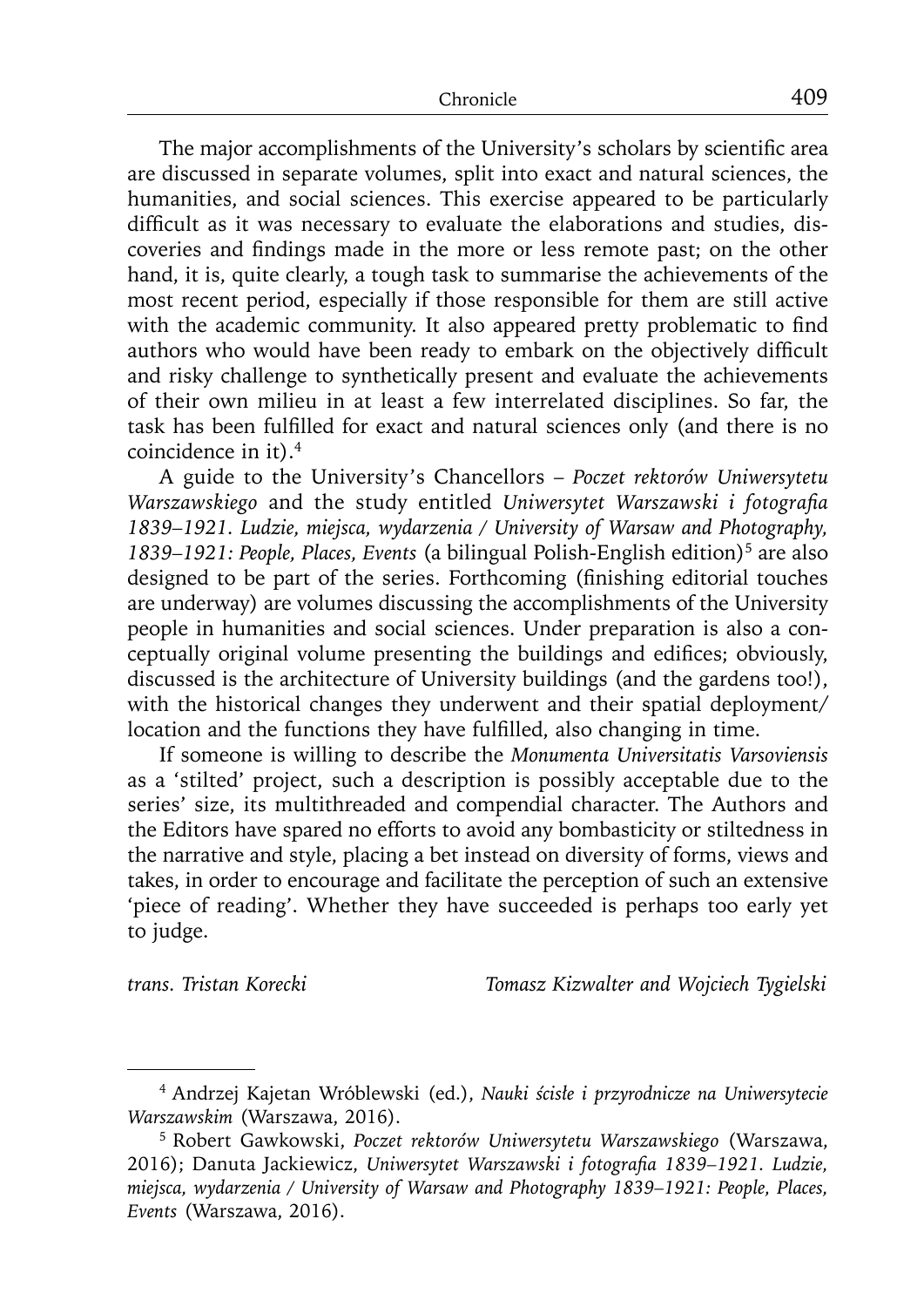The Hero Fortress Revisited. Controversies over the Brest Fortress

Minsk's museum of the Great Patriotic War was inaugurated in the Belarusian capital in 2014. Its heroic architecture symbolises how the history of the war that began with the German invasion of the Soviet Union in June 1941 remains almost unchanged. The museum literally tells this story under a Soviet flag. The red Hammer and Sickle can be seen flying over the Dome of Victory far beyond the 'Minsk – Hero City' complex. The message conveyed by the museum's narrative is "we will not let anyone take our great victory from us". The exhibition *The Heroic Defence of the Brest Fortress in June 1941* presents a core of the myth of the Great Fatherland War created under Nikita Khrushchev in the 1950s. It is sumptuously illustrated with 3-D videos and artefacts from Brest.

However, new research is putting cracks in this firmly established image. One author undertaking such work is the German historian Christian Ganzer. He is writing a PhD at the University of Leipzig on the history of the defence of the Brest Fortress and its commemoration in Belarusian museums. He has published a new book entitled *Brest, Summer 1941. Documents, Materials, Photographs*. 1 With the help of a German-Belarusian team, Ganzer hunted down documents concerning the first weeks of Germany's attack on the Soviet Union. The 723-page work contains German, Soviet and Polish documents organised into three sections: i) Military Operations, ii) Conditions in the City, and iii) the Beginning of the Terror. These are printed in the original language and, where necessary, translated into Russian. A comprehensive appendix comprises comments, abbreviations and an overview of all the documents. The collection enables scholars in the Russian-speaking world and beyond it to reconstruct meticulously events in the Brest Fortress from the Soviet and German perspectives. The document collection's great strength lies in the breadth and depth of the material. It contains not only materials from the military command and party leadership, but also numerous personal documents of soldiers, policemen and local residents from the time of the Second World War itself. The book ends with witness statements from the West German trials of members of the Police Battalion 307.

The collection with documents from archives in Freiburg, Berlin, Minsk, Brest and Moscow first came out at the beginning of 2016 in Russian with the Smolensk publisher Inbelkult. The materials demonstrate that the battle for the fortress, which lay directly behind the demarcation line between the Soviet Union and Germany created by the Hitler-Stalin pact, did indeed

<sup>1</sup> Christian Ganzer *et al.* (eds.), *Брест, лето 1941 г.: документы, материалы, фотографии* (Смоленск, 2016).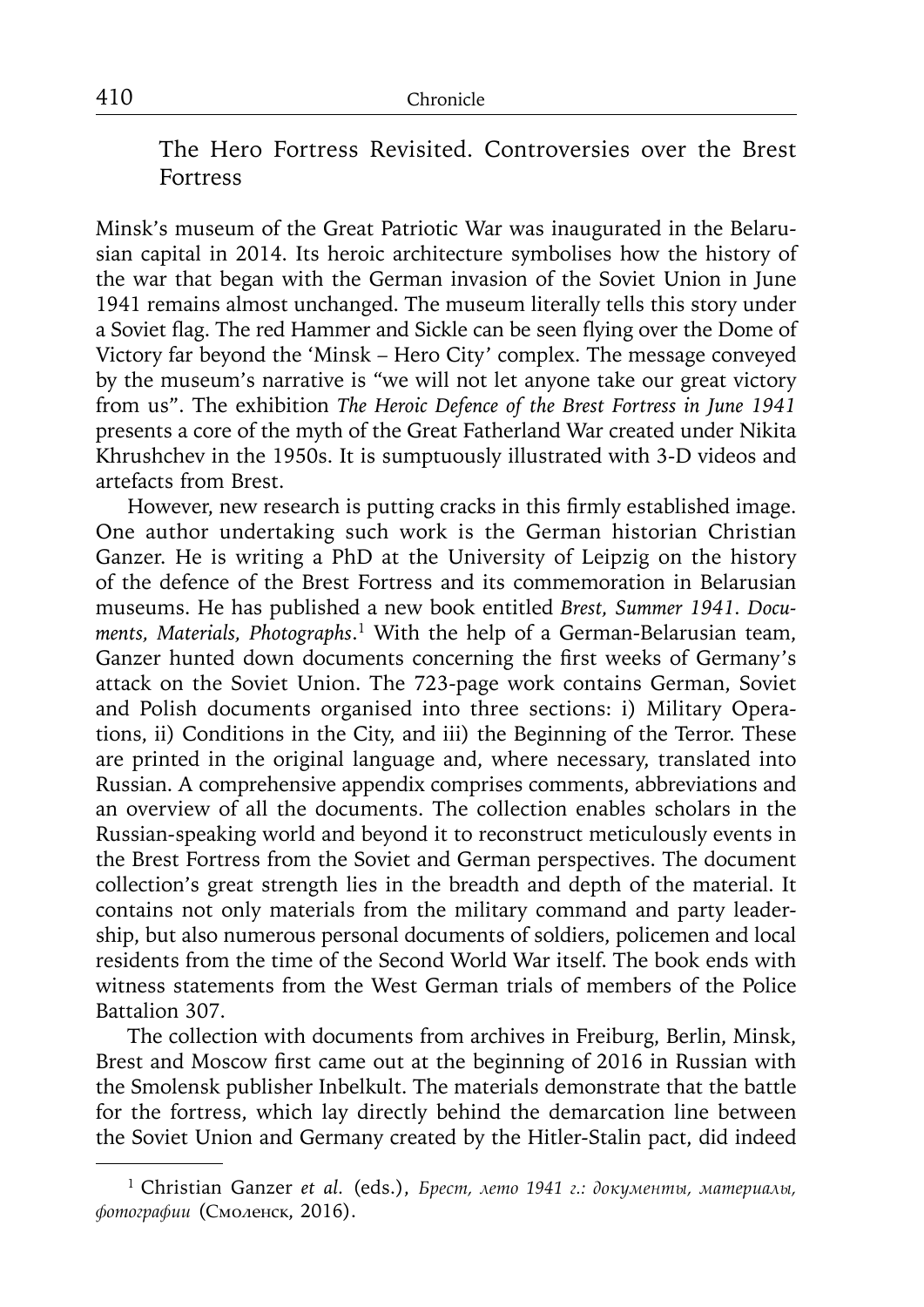last eight days. However, the numbers of German soldiers killed and Soviet prisoners taken also indicate that the image of a fight to the last man and the last bullet requires revision. Most Red Army men gradually gave themselves up after the Wehrmacht subjected them to massive artillery bombardment and propaganda over loudspeaker. This clearly contradicts the Soviet interpretation of a heroic defence to the last gasp. At the same time, the documents give insight into the German operation and Soviet reaction. Thus, members of the Wehrmacht were certainly surprised by the intensity of the defence by the remaining Soviet soldiers.

The collection is not content simply to document the events in and around the fortress. It fundamentally shifts the perspective on 'Brest in Summer 1941' through the reference to the murder of thousands of Jews in the outskirts of Brest at the beginning of July 1941. This did not have a place in the Soviet narrative of the beginning of the war. In a separate essay, Bernd Robionek portrays the murderous activity of the Police Battalion 307 in Brest as the beginning of the end of Brest's Jewish community.

Ganzer and his team comment upon every document with painstaking notes and supplement the volume with texts that contextualise the materials. The manuscript should have already been printed at the end of 2015 by a Belarusian printer. Its management stopped the printing in the last minute, officially due to a technical problem, unofficially because the Belarusian people were not yet ready for the book. The Minsk publisher Valera Bulhakaŭ found an alternative near Moscow. Because there are no border controls between the Russian Federation and Belarus, the books could make their way to Minsk without hindrance. The 1,000 copies were imported in a trailer on the back of a private car.

The publication of the collection of documents is a milestone for research on the first weeks of the German occupation of these regions, which were part of the Polish Republic up to September 1939 and then occupied by the Soviets. However, they did cause a minor commotion in Belarus: it was to be expected that Christian Ganzer would be subjected to attacks for publicly dissecting a state myth in an authoritarian state. But, it came as a complete surprise to observers in Minsk that it was possible to present the collection in the museum of the Great Fatherland War. The director, a retired general who had headed the Belarusian Suvorov Military School, accepted responsibility for the presentation. As a result, Ganzer could offer up the collection for discussion in the hallowed halls of World War commemoration. The publisher Valera Bulhakaŭ understood this as a sign of a small thaw. He knows what he is talking about: only three years ago, he burned a large portion of his own historical books in Belarusian at a secret location in order to avoid prosecution for forming a criminal organisation. Bulhakaŭ had in the past often printed books on the territory of the Republic of Belarus.